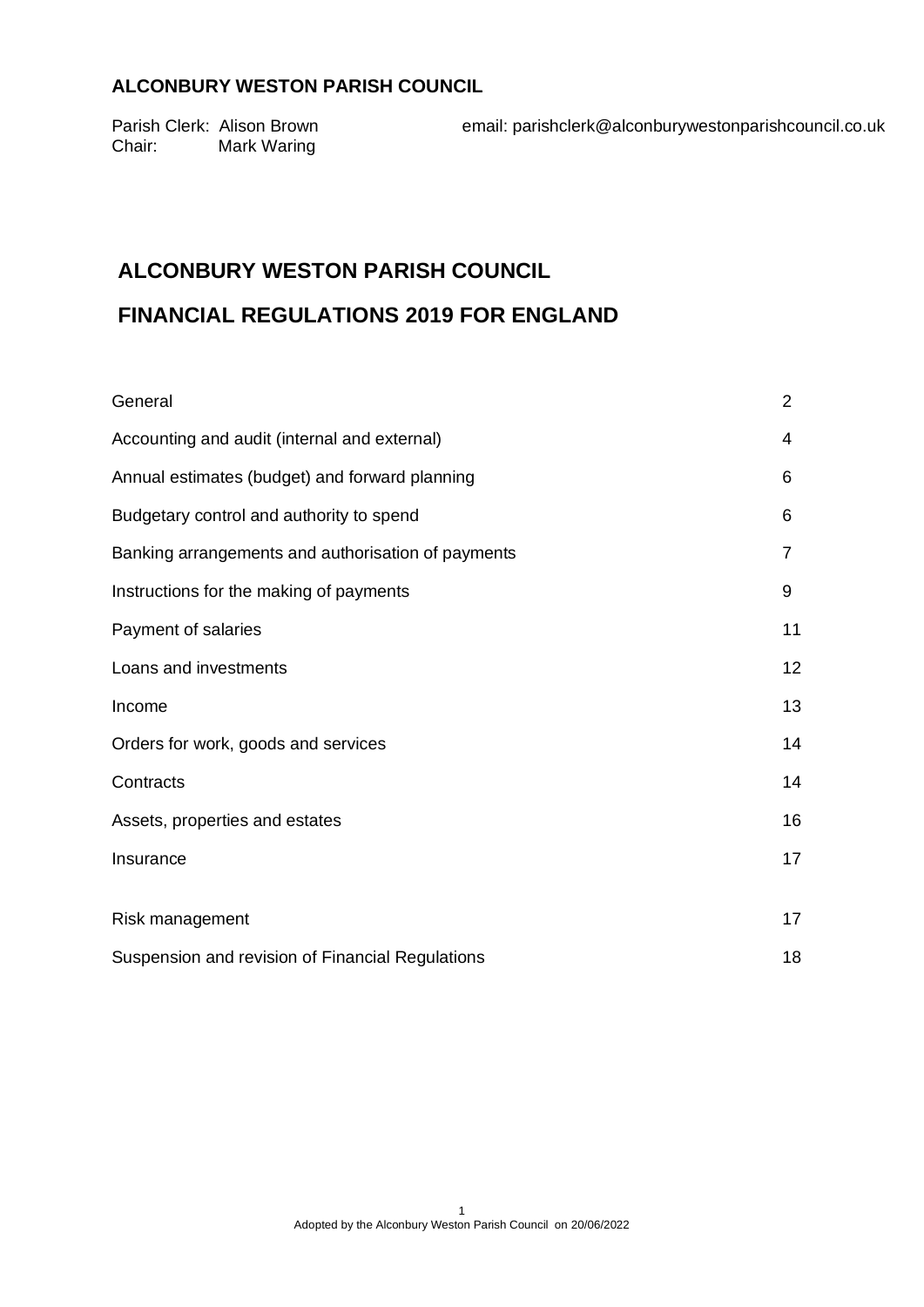Chair: Mark Waring

Parish Clerk: Alison Brown email: parishclerk@alconburywestonparishcouncil.co.uk

These Financial Regulations are based on the Model Financial Regulations 2019 from NALC and were adopted by the council at its meeting held on 20 June 2022.

## **1. General**

1.1. These financial regulations govern the conduct of financial management by the council and may only be amended or varied by resolution of the council. Financial regulations are one of the council's three governing policy documents providing procedural guidance for members and officers. Financial regulations must be observed in conjunction with the council's standing orders<sup>1</sup> and any individual financial regulations relating to contracts.

1.2. The council is responsible in law for ensuring that its financial management is adequate and effective and that the council has a sound system of internal control which facilitates the effective exercise of the council's functions, including arrangements for the management of risk.

1.3. The council's accounting control systems must include measures:

- for the timely production of accounts;
- that provide for the safe and efficient safeguarding of public money;
- to prevent and detect inaccuracy and fraud; and
- identifying the duties of officers.

1.4. These financial regulations demonstrate how the council meets these responsibilities and requirements.

1.5. At least once a year, prior to approving the Annual Governance Statement, the council must review the effectiveness of its system of internal control which shall be in accordance with proper practices.

1.6. Deliberate or wilful breach of these Regulations by an employee may give rise to disciplinary proceedings.

1.7. Members of council are expected to follow the instructions within these Regulations and not to entice employees to breach them. Failure to follow instructions within these Regulations brings the office of councillor into disrepute.

1.8. The Responsible Financial Officer (RFO) holds a statutory office to be appointed by the council. The Clerk has been appointed as RFO for this council and these regulations will apply accordingly.

1.9. The RFO;

<sup>&</sup>lt;sup>1</sup> Model Standing Orders for Councils (2018 Edition) is available from NALC (©NALC 2018)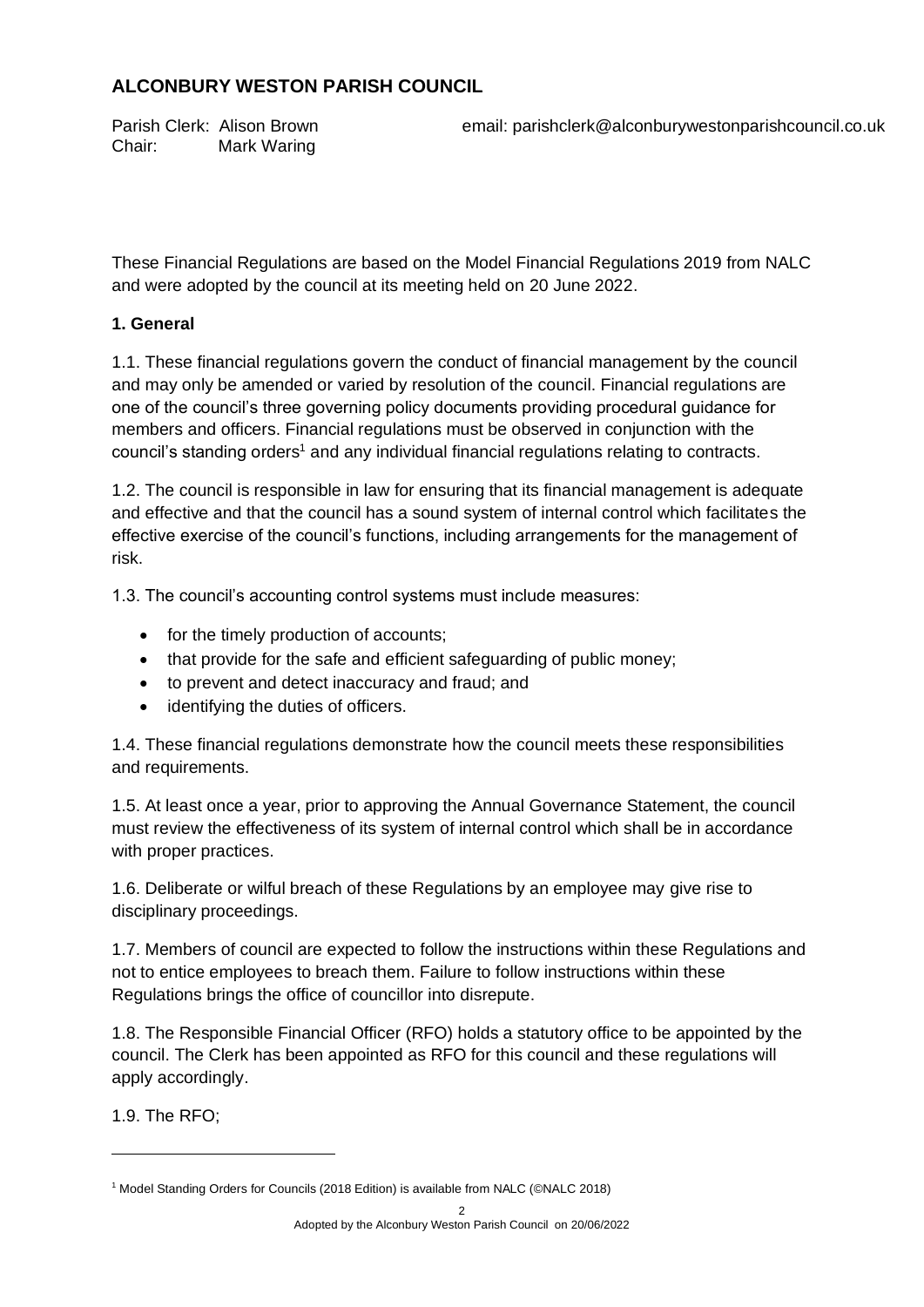Chair: Mark Waring

Parish Clerk: Alison Brown email: parishclerk@alconburywestonparishcouncil.co.uk

- acts under the policy direction of the council;
- administers the council's financial affairs in accordance with all Acts, Regulations and proper practices;
- determines on behalf of the council its accounting records and accounting control systems;
- ensures the accounting control systems are observed;
- maintains the accounting records of the council up to date in accordance with proper practices;
- assists the council to secure economy, efficiency and effectiveness in the use of its resources; and
- produces financial management information as required by the council.

1.10. The accounting records determined by the RFO shall be sufficient to show and explain the council's transactions and to enable the RFO to ensure that any income and expenditure account and statement of balances, or record of receipts and payments and additional information, as the case may be, or management information prepared for the council from time to time comply with the Accounts and Audit Regulations.

1.11. The accounting records determined by the RFO shall in particular contain:

- entries from day to day of all sums of money received and expended by the council and the matters to which the income and expenditure or receipts and payments account relate;
- a record of the assets and liabilities of the council; and
- wherever relevant, a record of the council's income and expenditure in relation to claims made, or to be made, for any contribution, grant or subsidy.

1.12. The accounting control systems determined by the RFO shall include:

- procedures to ensure that the financial transactions of the council are recorded as soon as reasonably practicable and as accurately and reasonably as possible;
- procedures to enable the prevention and detection of inaccuracies and fraud and the ability to reconstruct any lost records;
- identification of the duties of officers dealing with financial transactions and division of responsibilities of those officers in relation to significant transactions;
- procedures to ensure that uncollectable amounts, including any bad debts are not submitted to the council for approval to be written off except with the approval of the RFO and that the approvals are shown in the accounting records; and
- measures to ensure that risk is properly managed.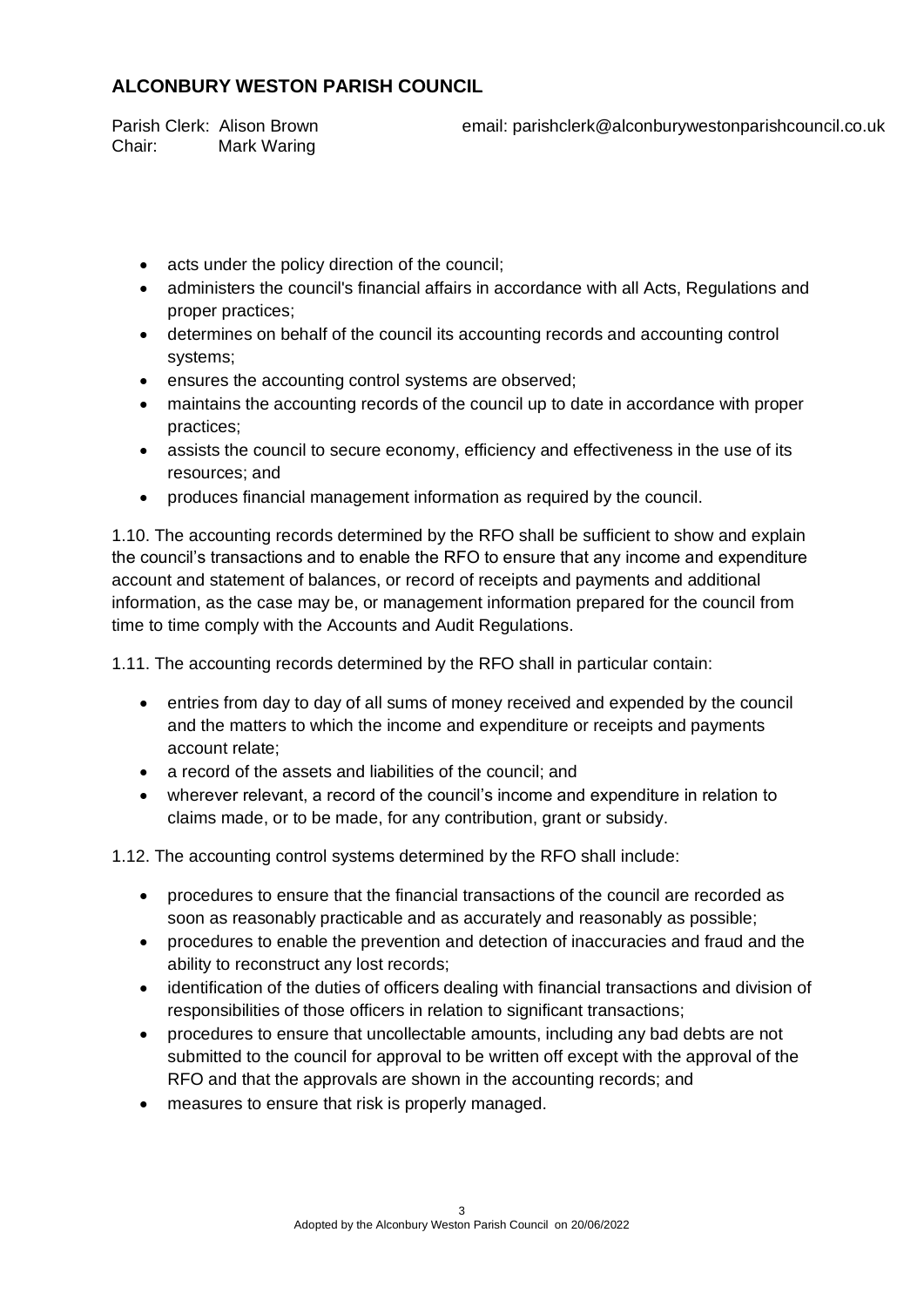Chair: Mark Waring

Parish Clerk: Alison Brown email: parishclerk@alconburywestonparishcouncil.co.uk

1.13. The council is not empowered by these Regulations or otherwise to delegate certain specified decisions. In particular any decision regarding:

- setting the final budget or the precept (council tax requirement);
- approving accounting statements;
- approving an annual governance statement;
- borrowing;
- writing off bad debts;
- declaring eligibility for the General Power of Competence; and
- addressing recommendations in any report from the internal or external auditors, shall be a matter for the full council only.

1.14. In addition, the council must:

- determine and keep under regular review the bank mandate for all council bank accounts;
- approve any grant or a single commitment in excess of £5,000; and
- in respect of the annual salary for any employee have regard to recommendations about annual salaries of employees made by the relevant committee in accordance with its terms of reference.

1.15. In these financial regulations, references to the Accounts and Audit Regulations or 'the regulations' shall mean the regulations issued under the provisions of section 27 of the Audit Commission Act 1998, or any superseding legislation, and then in force unless otherwise specified.

In these financial regulations the term 'proper practice' or 'proper practices' shall refer to guidance issued in *Governance and Accountability for Local Councils - a Practitioners' Guide (England)* issued by the Joint Practitioners Advisory Group (JPAG), available from the websites of NALC and the Society for Local Council Clerks (SLCC).

### **2. Accounting and audit (internal and external)**

2.1. All accounting procedures and financial records of the council shall be determined by the RFO in accordance with the Accounts and Audit Regulations, appropriate guidance and proper practices.

2.2. On a regular basis, at least once in each quarter, and at each financial year end, a member other than the Chairman [or a cheque signatory] shall be appointed to verify bank reconciliations (for all accounts) produced by the RFO. The member shall sign the reconciliations and the original bank statements (or similar document) as evidence of verification. This activity shall on conclusion be reported, including any exceptions, to and noted by the council.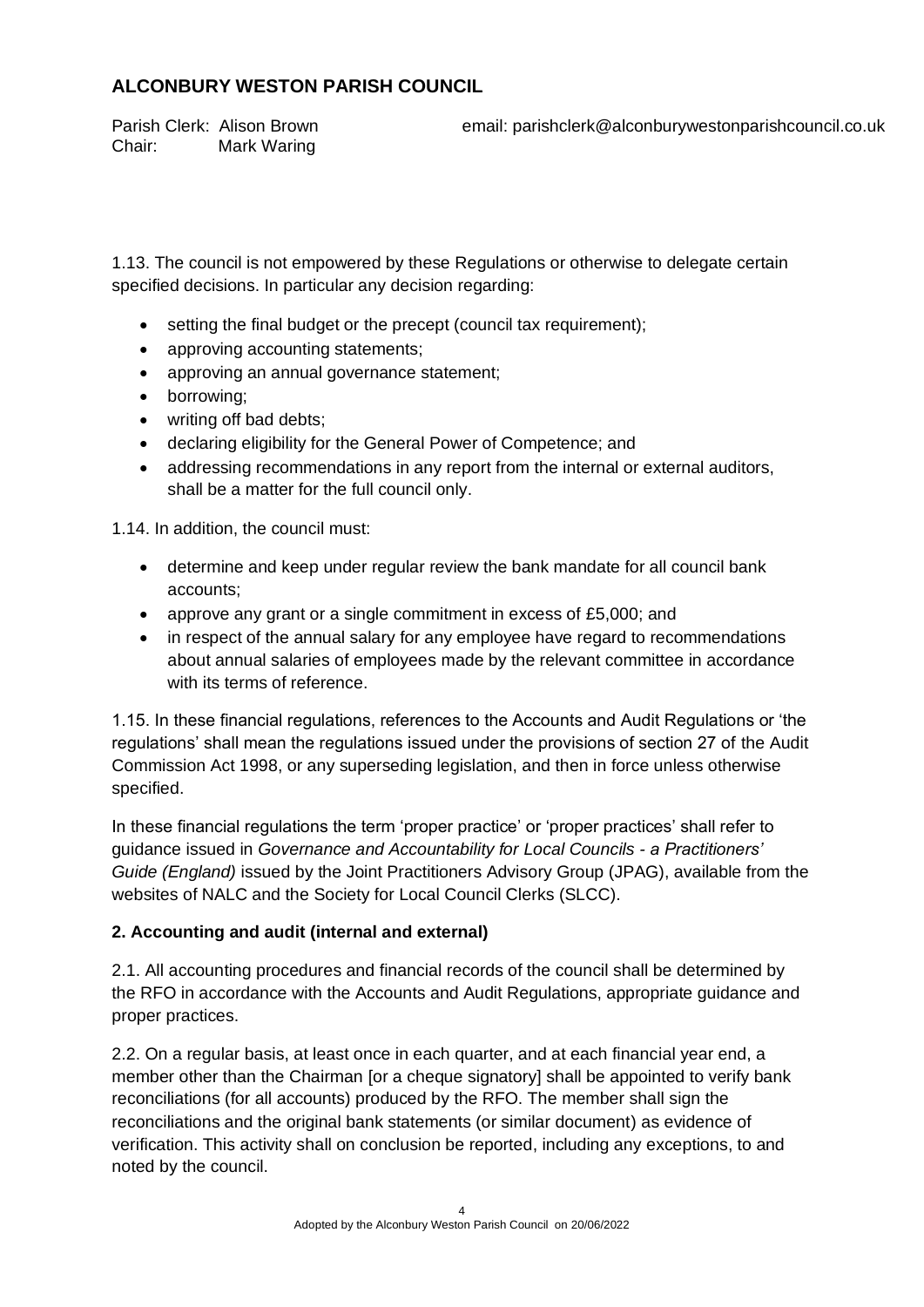Chair: Mark Waring

Parish Clerk: Alison Brown email: parishclerk@alconburywestonparishcouncil.co.uk

2.3. The RFO shall complete the annual statement of accounts, annual report, and any related documents of the council contained in the Annual Return (as specified in proper practices) as soon as practicable after the end of the financial year and having certified the accounts shall submit them and report thereon to the council within the timescales set by the Accounts and Audit Regulations.

2.4. The council shall ensure that there is an adequate and effective system of internal audit of its accounting records, and of its system of internal control in accordance with proper practices. Any officer or member of the council shall make available such documents and records as appear to the council to be necessary for the purpose of the audit and shall, as directed by the council, supply the RFO, internal auditor, or external auditor with such information and explanation as the council considers necessary for that purpose.

2.5. The internal auditor shall be appointed by and shall carry out the work in relation to internal controls required by the council in accordance with proper practices.

2.6. The internal auditor shall:

- be competent and independent of the financial operations of the council;
- report to council in writing, or in person, on a regular basis with a minimum of one annual written report during each financial year;
- to demonstrate competence, objectivity and independence, be free from any actual or perceived conflicts of interest, including those arising from family relationships; and
- has no involvement in the financial decision making, management or control of the council

2.7. Internal or external auditors may not under any circumstances:

- perform any operational duties for the council;
- initiate or approve accounting transactions; or
- direct the activities of any council employee, except to the extent that such employees have been appropriately assigned to assist the internal auditor.

2.8. For the avoidance of doubt, in relation to internal audit the terms 'independent' and 'independence' shall have the same meaning as is described in proper practices.

2.9. The RFO shall make arrangements for the exercise of electors' rights in relation to the accounts including the opportunity to inspect the accounts, books, and vouchers and display or publish any notices and statements of account required by Audit Commission Act 1998, or any superseding legislation, and the Accounts and Audit Regulations.

2.10. The RFO shall, without undue delay, bring to the attention of all councillors any correspondence or report from internal or external auditors.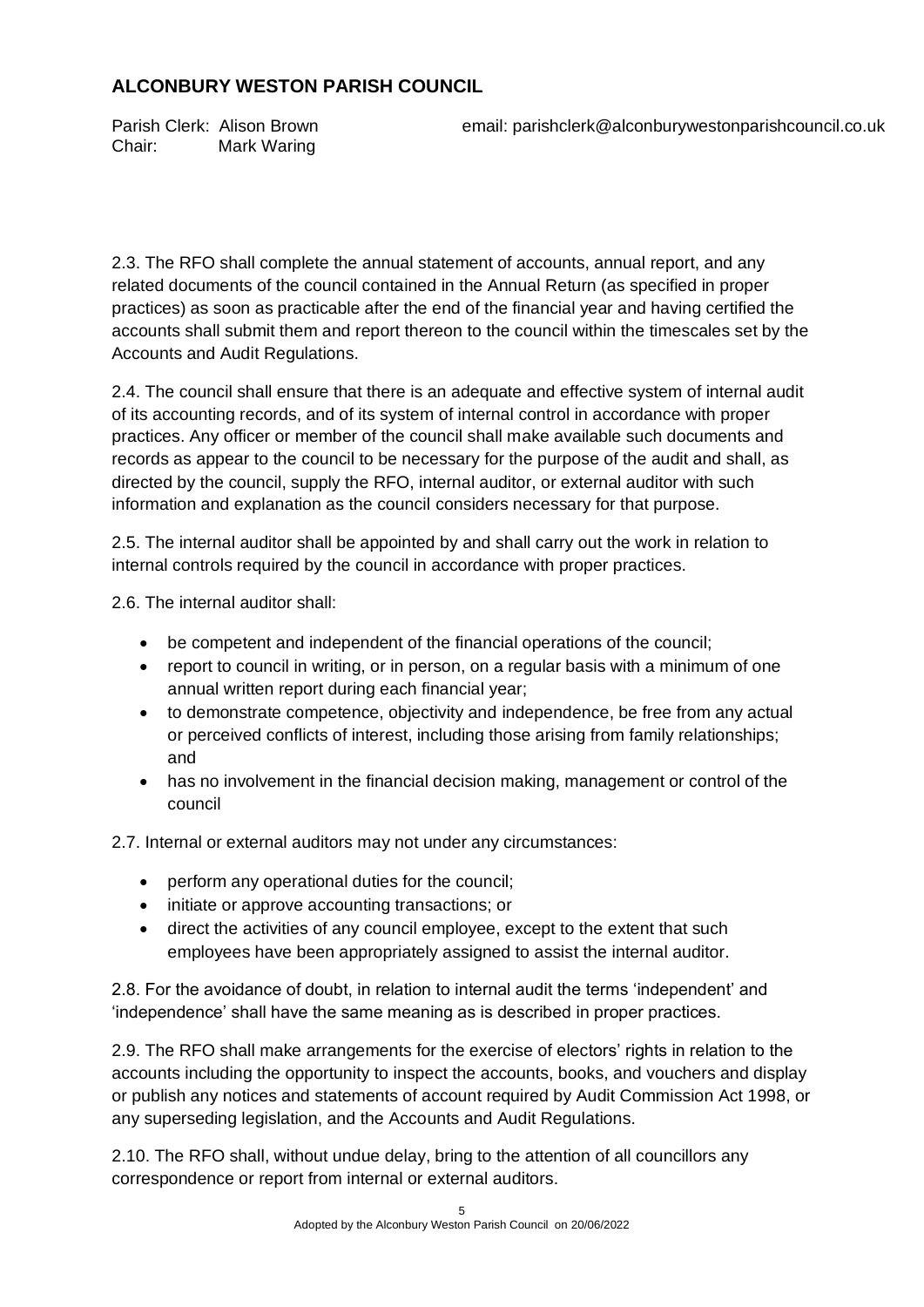Chair: Mark Waring

Parish Clerk: Alison Brown email: parishclerk@alconburywestonparishcouncil.co.uk

## **3. Annual estimates (budget) and forward planning**

3.1. The RFO must each year, by no later than December, prepare detailed estimates of all receipts and payments including the use of reserves and all sources of funding for the following financial year in the form of a budget to be considered by the council.

3.3. The council shall consider annual budget proposals in relation to the council's three year forecast of revenue and capital receipts and payments including recommendations for the use of reserves and sources of funding and update the forecast accordingly.

3.4. The council shall fix the precept (council tax requirement), and relevant basic amount of council tax to be levied for the ensuing financial year not later than by the end of January each year. The RFO shall issue the precept to the billing authority and shall supply each member with a copy of the approved annual budget.

3.5. The approved annual budget shall form the basis of financial control for the ensuing year.

### **4. Budgetary control and authority to spend**

4.1. Expenditure on revenue items may be authorised up to the amounts included for that class of expenditure in the approved budget. This authority is to be determined by:

- the council for all items over £5,000;
- the Clerk, in conjunction with Chairman of Council for any items below £500.

Such authority is to be evidenced by a minute or by an authorisation slip duly signed by the Clerk, and where necessary also by the appropriate Chairman.

Contracts may not be disaggregated to avoid controls imposed by these regulations.

4.2. No expenditure may be authorised that will exceed the amount provided in the revenue budget for that class of expenditure other than by resolution of the council, or duly delegated committee. During the budget year and with the approval of council having considered fully the implications for public services, unspent and available amounts may be moved to other budget headings or to an earmarked reserve as appropriate ('virement').

4.3. Unspent provisions in the revenue or capital budgets for completed projects shall not be carried forward to a subsequent year.

4.4. The salary budgets are to be reviewed at least annually in December for the following financial year and such review shall be evidenced by a hard copy schedule signed by the Clerk and the Chairman of Council or relevant committee. The RFO will inform committees of any changes impacting on their budget requirement for the coming year in good time.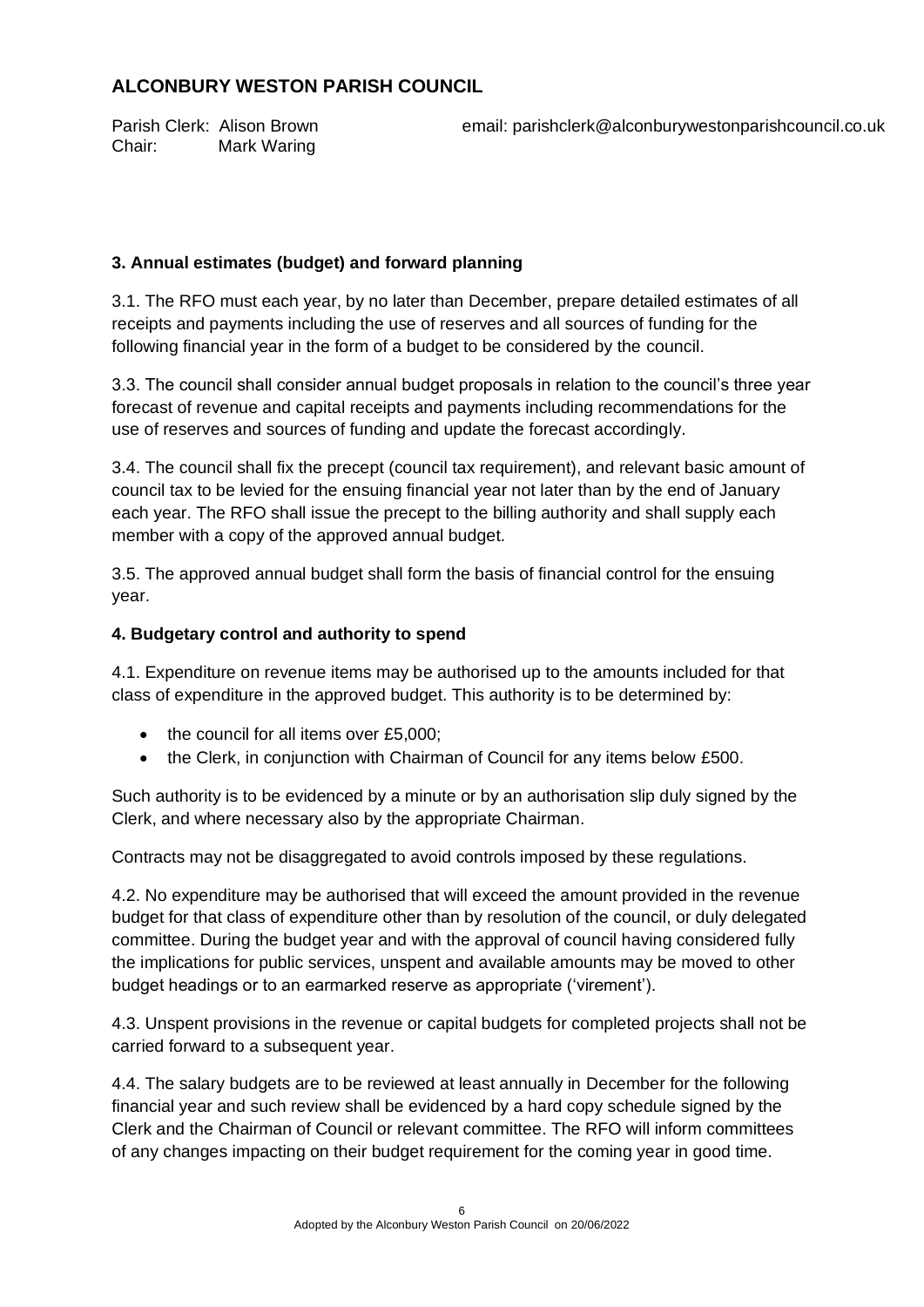Chair: Mark Waring

Parish Clerk: Alison Brown email: parishclerk@alconburywestonparishcouncil.co.uk

4.5. In cases of extreme risk to the delivery of council services, the clerk may authorise revenue expenditure on behalf of the council which in the clerk's judgement it is necessary to carry out. Such expenditure includes repair, replacement or other work, whether or not there is any budgetary provision for the expenditure, subject to a limit of  $£1000$ . The Clerk shall report such action to the chairman as soon as possible and to the council as soon as practicable thereafter.

4.6. No expenditure shall be authorised in relation to any capital project and no contract entered into or tender accepted involving capital expenditure unless the council is satisfied that the necessary funds are available and the requisite borrowing approval has been obtained.

4.7. All capital works shall be administered in accordance with the council's standing orders and financial regulations relating to contracts.

4.8. The RFO shall regularly provide the council with a statement of receipts and payments to date under each head of the budgets, comparing actual expenditure to the appropriate date against that planned as shown in the budget. These statements are to be prepared at least at the end of each financial quarter and shall show explanations of material variances. For this purpose "material" shall be in excess of £100 or 15% of the budget.

4.9. Changes in earmarked reserves shall be approved by council as part of the budgetary control process.

## **5. Banking arrangements and authorisation of payments**

5.1. The council's banking arrangements, including the bank mandate, shall be made by the RFO and approved by the council; banking arrangements may not be delegated to a committee. They shall be regularly reviewed for safety and efficiency.

5.2. The RFO shall prepare a schedule of payments requiring authorisation, forming part of the Agenda for the Meeting and, together with the relevant invoices, present the schedule to council. The council shall review the schedule for compliance and, having satisfied itself shall authorise payment by a resolution of the council. The approved schedule shall be ruled off and initialled by the Chairman of the Meeting. A detailed list of all payments shall be disclosed within or as an attachment to the minutes of the meeting at which payment was authorised. Personal payments (including salaries, wages, expenses and any payment made in relation to the termination of a contract of employment) may be summarised to remove public access to any personal information.

5.3. All invoices for payment shall be examined, verified and certified by the RFO to confirm that the work, goods or services to which each invoice relates has been received, carried out, examined and represents expenditure previously approved by the council.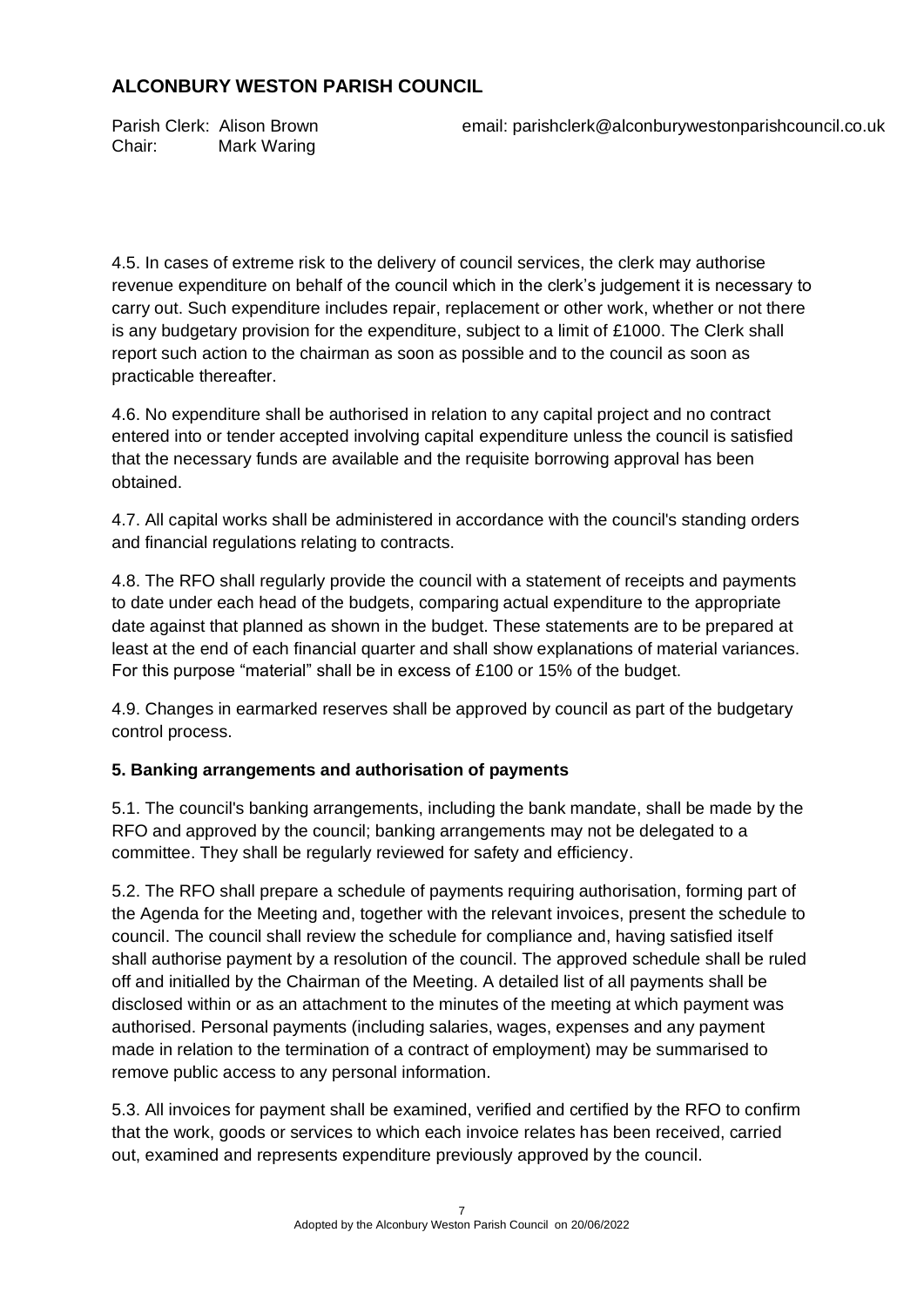Chair: Mark Waring

Parish Clerk: Alison Brown email: parishclerk@alconburywestonparishcouncil.co.uk

5.4. The RFO shall examine invoices for arithmetical accuracy and analyse them to the appropriate expenditure heading. The RFO shall take all steps to pay all invoices submitted, and which are in order, at the next available council meeting.

5.5. The Clerk and RFO shall have delegated authority to authorise the payment of items only in the following circumstances:

a) If a payment is necessary to avoid a charge to interest under the Late Payment of Commercial Debts (Interest) Act 1998, and the due date for payment is before the next scheduled Meeting of council, where the Clerk and RFO certify that there is no dispute or other reason to delay payment, provided that a list of such payments shall be submitted to the next appropriate meeting of council;

b) An expenditure item authorised under 5.6 below (continuing contracts and obligations) provided that a list of such payments shall be submitted to the next appropriate meeting of council; or

c) fund transfers within the councils banking arrangements up to the sum of £10,000, provided that a list of such payments shall be submitted to the next appropriate meeting of council

5.6. For each financial year the Clerk and RFO shall draw up a list of due payments which arise on a regular basis as the result of a continuing contract, statutory duty, or obligation (such as but not exclusively) Salaries, PAYE and NI, Superannuation Fund and regular maintenance contracts and the like for which council may authorise payment for the year provided that the requirements of regulation 4.1 (Budgetary Controls) are adhered to, provided also that a list of such payments shall be submitted to the next appropriate meeting of council.

5.7. A record of regular payments made under 5.6 above shall be drawn up and be signed by two members on each and every occasion when payment is authorised - thus controlling the risk of duplicated payments being authorised and / or made.

5.8. In respect of grants a duly authorised committee shall approve expenditure within any limits set by council and in accordance with any policy statement approved by council. Any Revenue or Capital Grant in excess of £5,000 shall before payment, be subject to ratification by resolution of the council.

5.9. Members are subject to the Code of Conduct that has been adopted by the council and shall comply with the Code and Standing Orders when a decision to authorise or instruct payment is made in respect of a matter in which they have a disclosable pecuniary or other interest, unless a dispensation has been granted.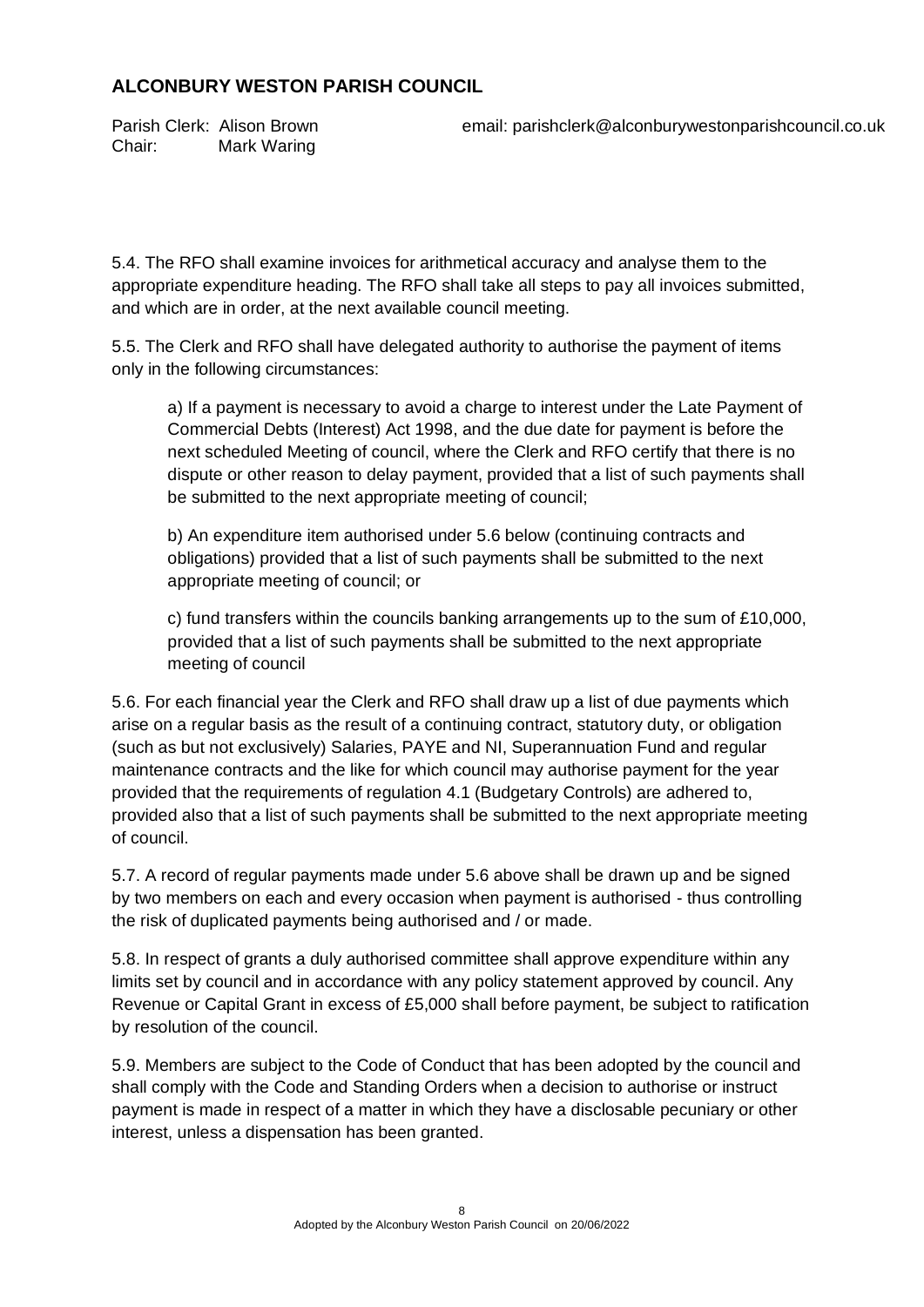Chair: Mark Waring

Parish Clerk: Alison Brown email: parishclerk@alconburywestonparishcouncil.co.uk

5.10. The council will aim to rotate the duties of members in these Regulations so that onerous duties are shared out as evenly as possible over time.

5.11. Any changes in the recorded details of suppliers, such as bank account records, shall be approved in writing by a Member.

### **6. Instructions for the making of payments**

6.1. The council will make safe and efficient arrangements for the making of its payments.

6.2. Following authorisation under Financial Regulation 5 above, the council shall give instruction that a payment shall be made.

6.3. All payments shall be affected by cheque or other instructions to the council's bankers, or otherwise, in accordance with a resolution of council.

6.4. Cheques or orders for payment drawn on the bank account in accordance with the schedule as presented to council or committee shall be signed by two members of council in accordance with a resolution instructing that payment. A member who is a bank signatory, having a connection by virtue of family or business relationships with the beneficiary of a payment, should not, under normal circumstances, be a signatory to the payment in question.

6.5. To indicate agreement of the details shown on the cheque or order for payment with the counterfoil and the invoice or similar documentation, the signatories shall each also initial the cheque counterfoil.

6.6. Cheques or orders for payment shall not normally be presented for signature other than at a council or committee meeting (including immediately before or after such a meeting). Any signatures obtained away from such meetings shall be reported to the council at the next convenient meeting.

6.7. If thought appropriate by the council, payment for utility supplies (energy, telephone and water) and any National Non-Domestic Rates may be made by variable direct debit provided that the instructions are signed by two members and any payments are reported to council as made. The approval of the use of a variable direct debit shall be renewed by resolution of the council at least every two years.

6.8. If thought appropriate by the council, payment for certain items (principally salaries) may be made by banker's standing order provided that the instructions are signed, or otherwise evidenced by two members are retained and any payments are reported to council as made. The approval of the use of a banker's standing order shall be renewed by resolution of the council at least every two years.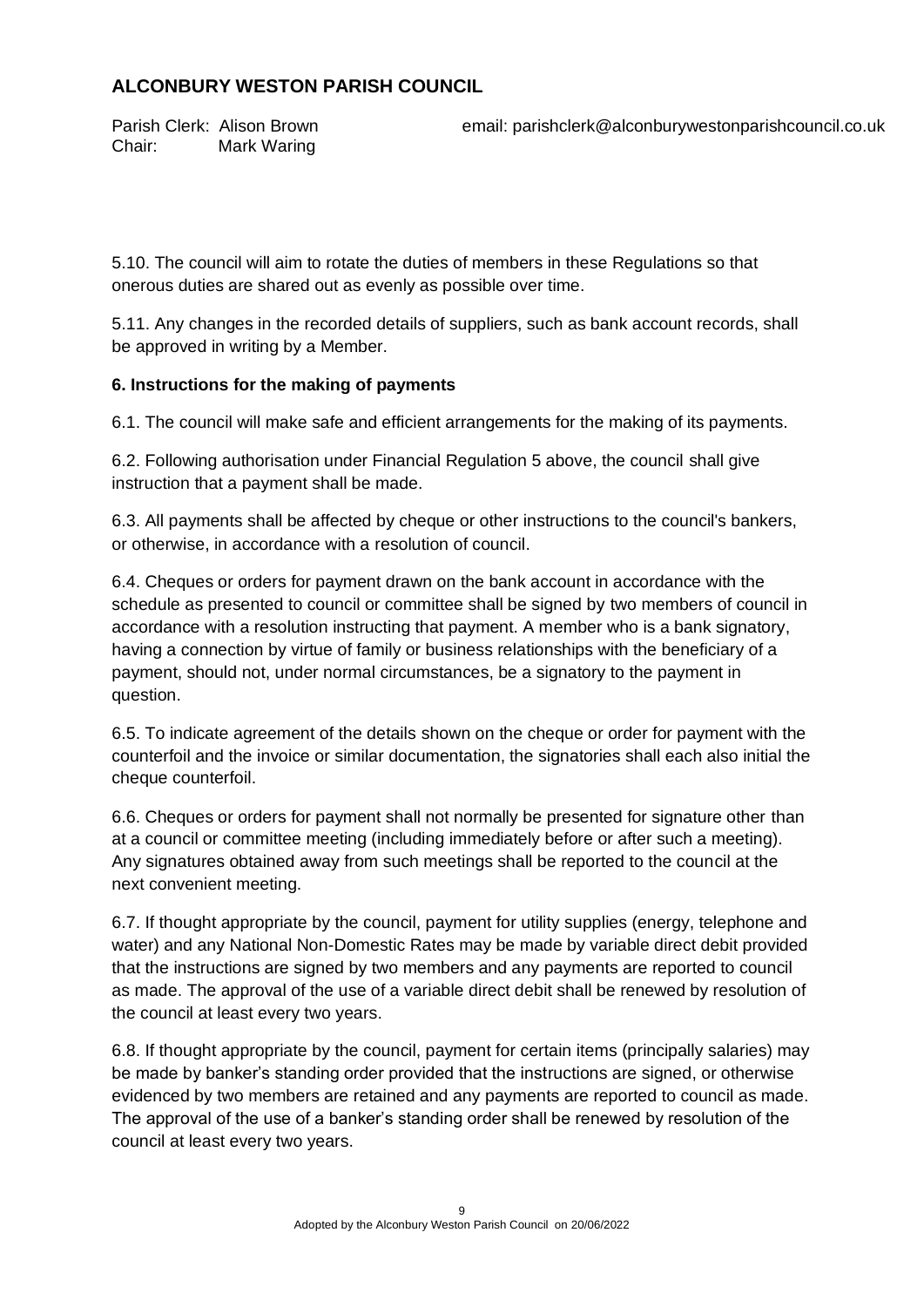Chair: Mark Waring

Parish Clerk: Alison Brown email: parishclerk@alconburywestonparishcouncil.co.uk

6.9. If thought appropriate by the council, payment for certain items may be made by BACS or CHAPS methods provided that the instructions for each payment are signed, or otherwise evidenced, by two authorised bank signatories, are retained and any payments are reported to council as made. The approval of the use of BACS or CHAPS shall be renewed by resolution of the council at least every two years.

6.10. If thought appropriate by the council payment for certain items may be made by internet banking transfer provided evidence is retained showing which members approved the payment.

6.11. Where a computer requires use of a personal identification number (PIN) or other password(s), for access to the council's records on that computer, a note shall be made of the PIN and Passwords and shall be handed to and retained by the Chairman of Council in a sealed dated envelope. This envelope may not be opened other than in the presence of two other councillors. After the envelope has been opened, in any circumstances, the PIN and / or passwords shall be changed as soon as practicable. The fact that the sealed envelope has been opened, in whatever circumstances, shall be reported to all members immediately and formally to the next available meeting of the council. This will not be required for a member's personal computer used only for remote authorisation of bank payments.

6.12. No employee or councillor shall disclose any PIN or password, relevant to the working of the council or its bank accounts, to any person not authorised in writing by the council or a duly delegated committee.

6.13. Regular back-up copies of the records on any computer shall be made and shall be stored securely away from the computer in question, and preferably off site.

6.14. The council, and any members using computers for the council's financial business, shall ensure that anti-virus, anti-spyware and firewall software with automatic updates, together with a high level of security, is used.

6.15. Where internet banking arrangements are made with any bank, the Clerk shall be appointed as the Service Administrator. The bank mandate approved by the council shall identify a number of councillors who will be authorised to approve transactions on those accounts. The bank mandate will state clearly the amounts of payments that can be instructed by the use of the Service Administrator alone, or by the Service Administrator with a stated number of approvals.

6.16. Access to any internet banking accounts will be directly to the access page (which may be saved under "favourites"), and not through a search engine or e-mail link. Remembered or saved passwords facilities must not be used on any computer used for council banking work. Breach of this Regulation will be treated as a very serious matter under these regulations.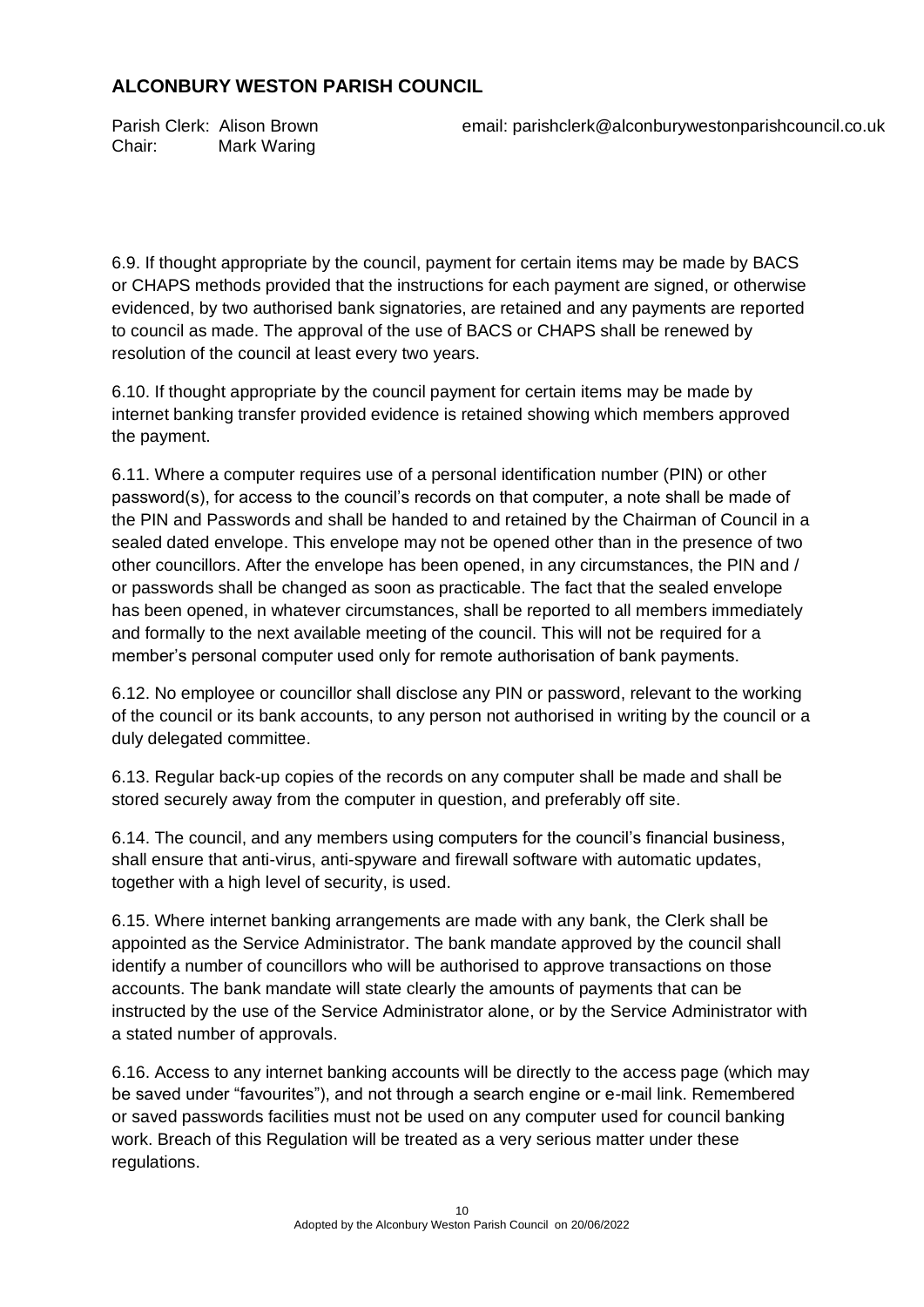Chair: Mark Waring

Parish Clerk: Alison Brown email: parishclerk@alconburywestonparishcouncil.co.uk

6.17. Changes to account details for suppliers, which are used for internet banking may only be changed on written hard copy notification by the supplier and supported by hard copy authority for change signed by two of the Clerk and a member. A programme of regular checks of standing data with suppliers will be followed.

6.18. Any Debit Card issued for use will be specifically restricted to the Clerk and will also be restricted to a single transaction maximum value of £500 unless authorised by council in writing before any order is placed.

6.19. A pre-paid debit card may be issued to employees with varying limits. These limits will be set by the council. Transactions and purchases made will be reported to the council and authority for topping-up shall be at the discretion of the council.

6.20. Any corporate credit card or trade card account opened by the council will be specifically restricted to use by the Clerk and shall be subject to automatic payment in full at each month-end. Personal credit or debit cards of members or staff shall not be used under any circumstances.

6.21. The council will not maintain any form of cash float. All cash received must be banked intact. Any payments made in cash by the Clerk (for example for postage or minor stationery items) shall be refunded on a regular basis, at least quarterly.

## **7. Payment of salaries**

7.1. As an employer, the council shall make arrangements to meet fully the statutory requirements placed on all employers by PAYE and National Insurance legislation. The payment of all salaries shall be made in accordance with payroll records and the rules of PAYE and National Insurance currently operating, and salary rates shall be as agreed by council, or duly delegated committee.

7.2. Payment of salaries and payment of deductions from salary such as may be required to be made for tax, national insurance and pension contributions, or similar statutory or discretionary deductions must be made in accordance with the payroll records and on the appropriate dates stipulated in employment contracts, provided that each payment is reported to the next available council meeting, as set out in these regulations above.

7.3. No changes shall be made to any employee's pay, emoluments, or terms and conditions of employment without the prior consent of the council.

7.4. Each and every payment to employees of net salary and to the appropriate creditor of the statutory and discretionary deductions shall be recorded in a separate confidential record (confidential cash book). This confidential record is not open to inspection or review (under the Freedom of Information Act 2000 or otherwise) other than: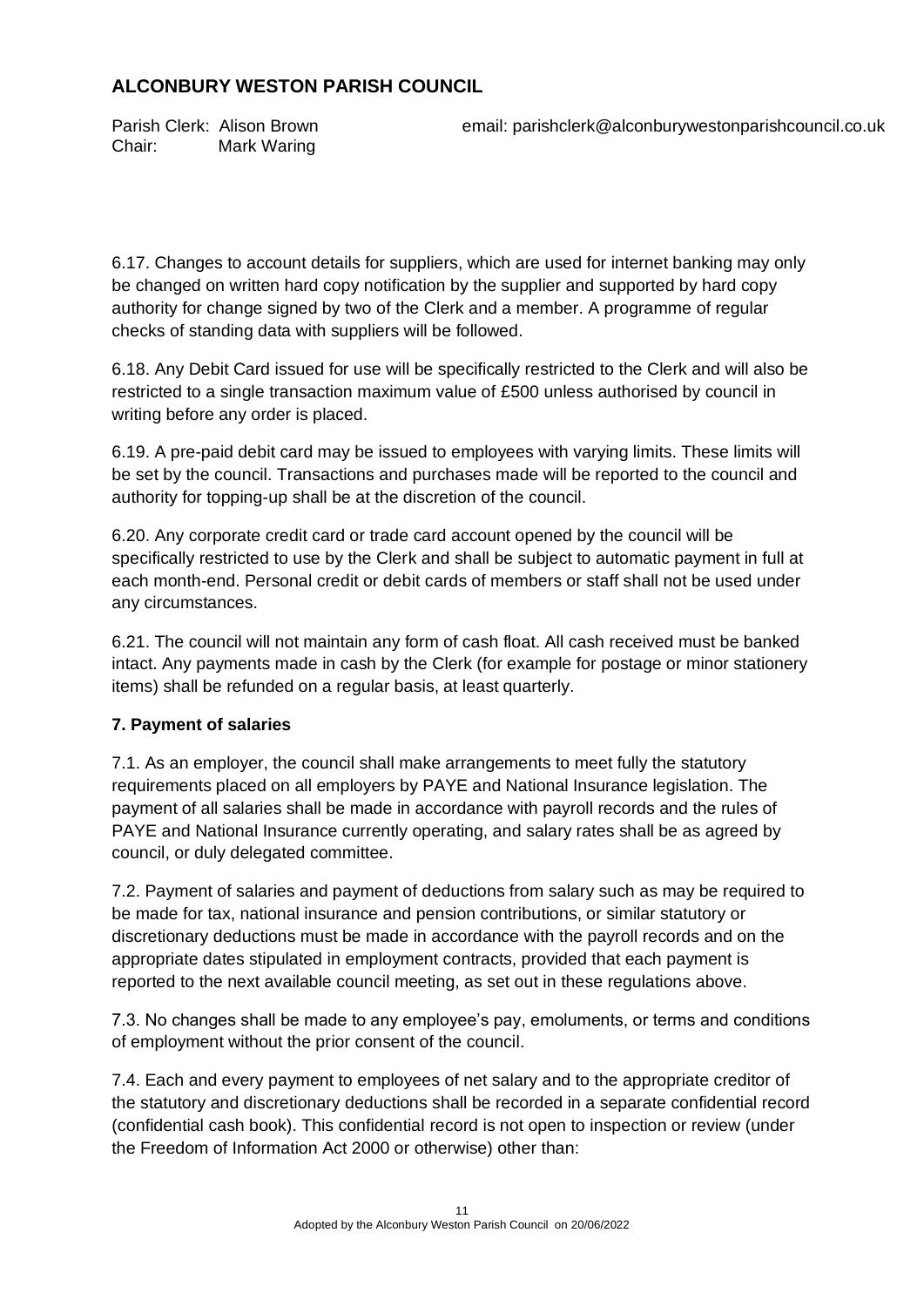Chair: Mark Waring

Parish Clerk: Alison Brown email: parishclerk@alconburywestonparishcouncil.co.uk

a) by any councillor who can demonstrate a need to know;

b) by the internal auditor;

c) by the external auditor; or

d) by any person authorised under Audit Commission Act 1998, or any superseding legislation.

7.5. The total of such payments in each calendar month shall be reported with all other payments as made as may be required under these Financial Regulations, to ensure that only payments due for the period have actually been paid.

7.6. An effective system of personal performance management should be maintained for the senior officers.

7.7. Any termination payments shall be supported by a clear business case and reported to the council. Termination payments shall only be authorised by council.

7.8. Before employing interim staff, the council must consider a full business case.

### **8. Loans and investments**

8.1. All borrowings shall be affected in the name of the council, after obtaining any necessary borrowing approval. Any application for borrowing approval shall be approved by Council as to terms and purpose. The application for borrowing approval, and subsequent arrangements for the loan shall only be approved by full council.

8.2. Any financial arrangement which does not require formal borrowing approval from the Secretary of State/Welsh Assembly Government (such as Hire Purchase or Leasing of tangible assets) shall be subject to approval by the full council. In each case a report in writing shall be provided to council in respect of value for money for the proposed transaction.

8.3. The council will arrange with the council's banks and investment providers for the sending of a copy of each statement of account to the Chairman of the council at the same time as one is issued to the Clerk or RFO.

8.4. All loans and investments shall be negotiated in the name of the council and shall be for a set period in accordance with council policy.

8.5. The council shall consider the need for an Investment Strategy and Policy which, if drawn up, shall be in accordance with relevant regulations, proper practices and guidance. Any Strategy and Policy shall be reviewed by the council at least annually.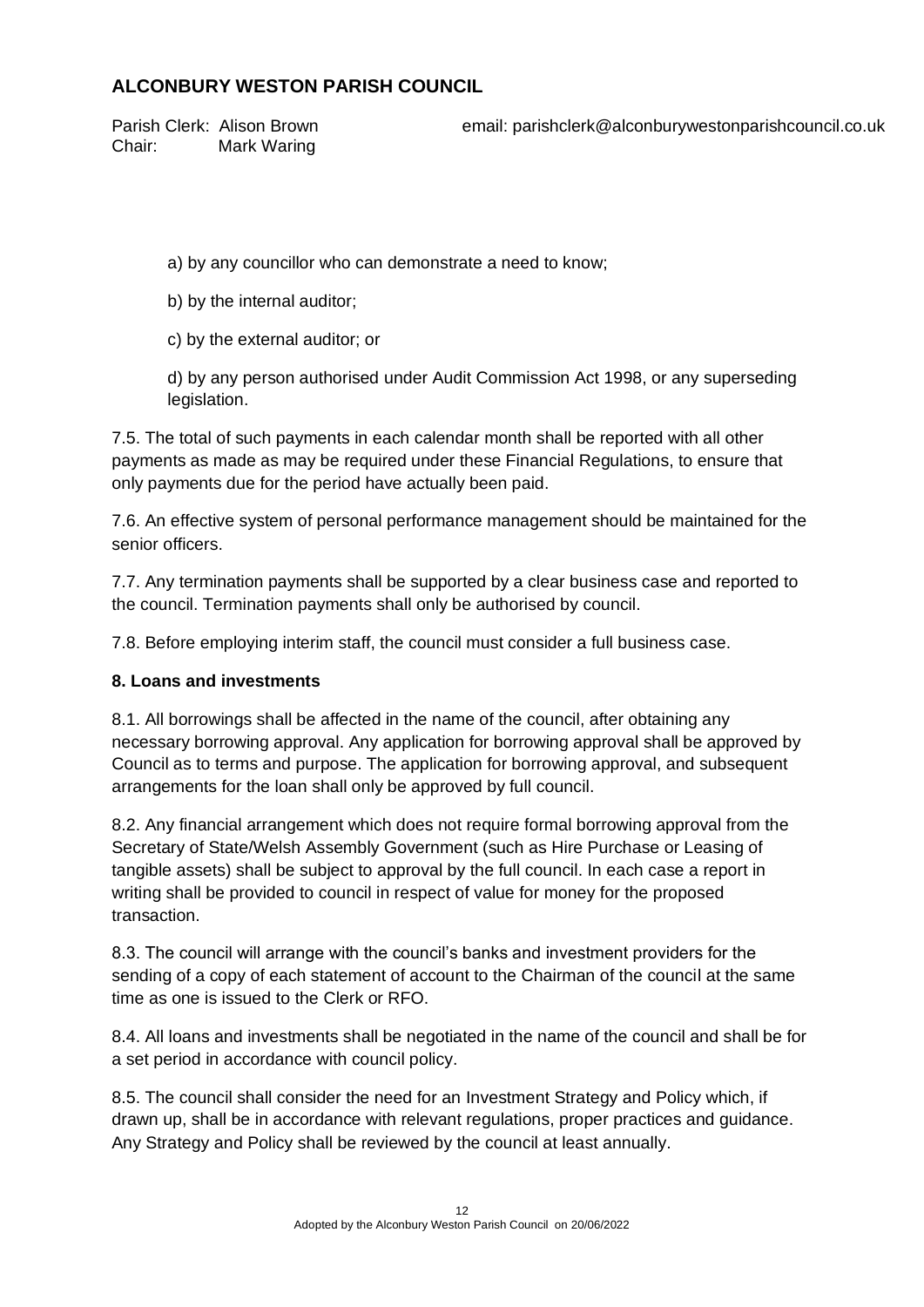Chair: Mark Waring

Parish Clerk: Alison Brown email: parishclerk@alconburywestonparishcouncil.co.uk

8.6. All investments of money under the control of the council shall be in the name of the council.

8.7. All investment certificates and other documents relating thereto shall be retained in the custody of the RFO.

8.8. Payments in respect of short term or long-term investments, including transfers between bank accounts held in the same bank, or branch, shall be made in accordance with Regulation 5 (Authorisation of payments) and Regulation 6 (Instructions for payments).

### **9. Income**

9.1. The collection of all sums due to the council shall be the responsibility of and under the supervision of the RFO.

9.2. Particulars of all charges to be made for work done, services rendered or goods supplied shall be agreed annually by the council, notified to the RFO and the RFO shall be responsible for the collection of all accounts due to the council.

9.3. The council will review all fees and charges at least annually, following a report of the Clerk.

9.4. Any sums found to be irrecoverable and any bad debts shall be reported to the council and shall be written off in the year.

9.5. All sums received on behalf of the council shall be banked intact as directed by the RFO. In all cases, all receipts shall be deposited with the council's bankers with such frequency as the RFO considers necessary.

9.6. The origin of each receipt shall be entered on the paying-in slip.

9.7. Personal cheques shall not be cashed out of money held on behalf of the council.

9.8. The RFO shall promptly complete any VAT Return that is required. Any repayment claim due in accordance with VAT Act 1994 section 33 shall be made at least annually coinciding with the financial year end.

9.9. Where any significant sums of cash are regularly received by the council, the RFO shall take such steps as are agreed by the council to ensure that more than one person is present when the cash is counted in the first instance, that there is a reconciliation to some form of control such as ticket issues, and that appropriate care is taken in the security and safety of individuals banking such cash.

9.10. Any income arising which is the property of a charitable trust shall be paid into a charitable bank account. Instructions for the payment of funds due from the charitable trust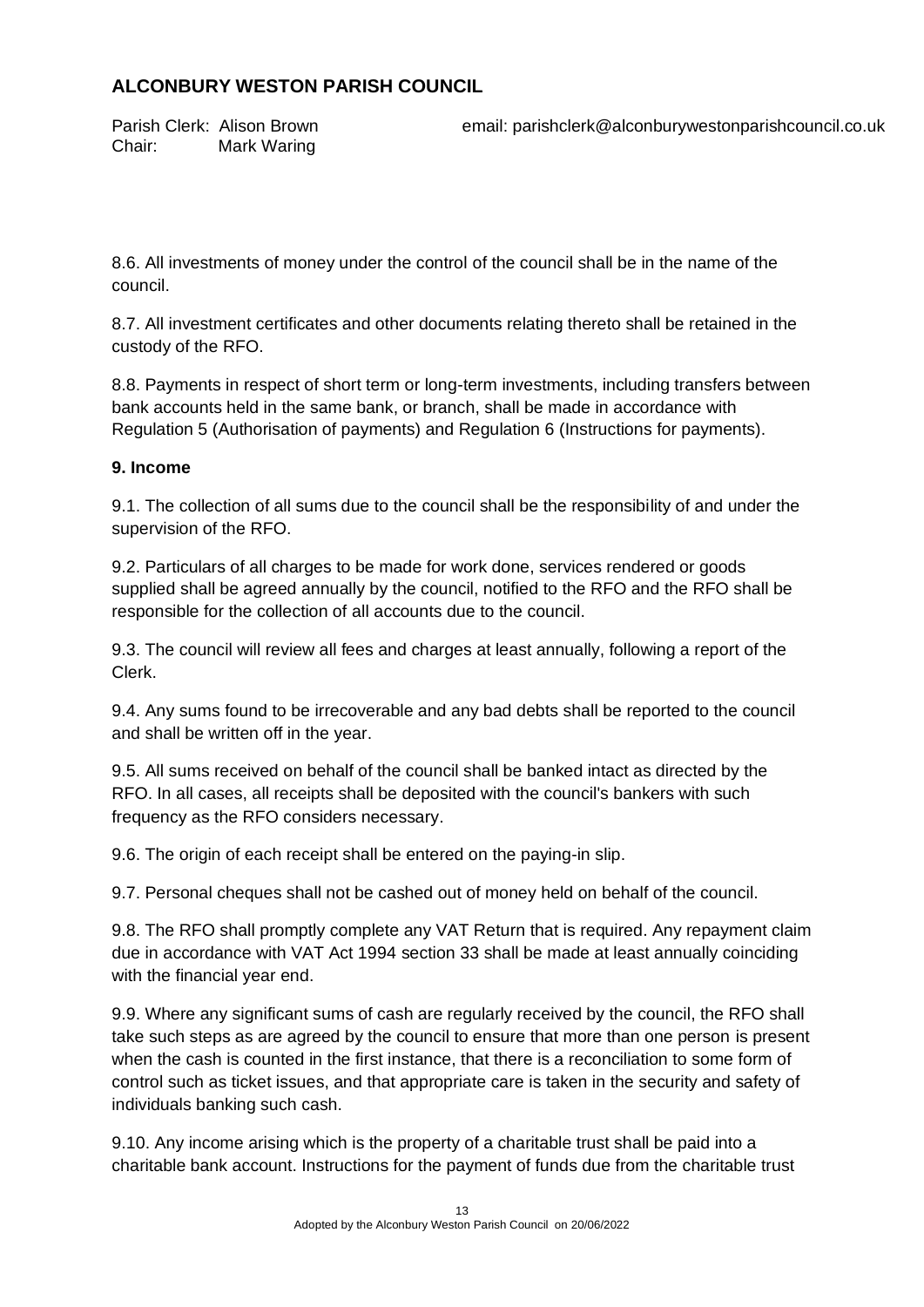Chair: Mark Waring

Parish Clerk: Alison Brown email: parishclerk@alconburywestonparishcouncil.co.uk

to the council (to meet expenditure already incurred by the authority) will be given by the Managing Trustees of the charity meeting separately from any council meeting (see also Regulation 16 below).

### **10. Orders for work, goods and services**

10.1. An official order or letter shall be issued for all work, goods and services unless a formal contract is to be prepared or an official order would be inappropriate. Copies of orders shall be retained.

10.2. Order books shall be controlled by the RFO.

10.3. All members and officers are responsible for obtaining value for money at all times. An officer issuing an official order shall ensure as far as reasonable and practicable that the best available terms are obtained in respect of each transaction, usually by obtaining three or more quotations or estimates from appropriate suppliers, subject to any de minimis provisions in Regulation 11.1 below.

10.4. A member may not issue an official order or make any contract on behalf of the council.

10.5. The RFO shall verify the lawful nature of any proposed purchase before the issue of any order, and in the case of new or infrequent purchases or payments, the RFO shall ensure that the statutory authority shall be reported to the meeting at which the order is approved so that the minutes can record the power being used.

### **11. Contracts**

11.1. Procedures as to contracts are laid down as follows:

a) Every contract shall comply with these financial regulations, and no exceptions shall be made otherwise than in an emergency provided that this regulation need not apply to contracts which relate to items (i) to (vi) below:

i. for the supply of gas, electricity, water, sewerage and telephone services;

ii. for specialist services such as are provided by legal professionals acting in disputes;

iii. for work to be executed or goods or materials to be supplied which consist of repairs to or parts for existing machinery or equipment or plant;

iv. for work to be executed or goods or materials to be supplied which constitute an extension of an existing contract by the council;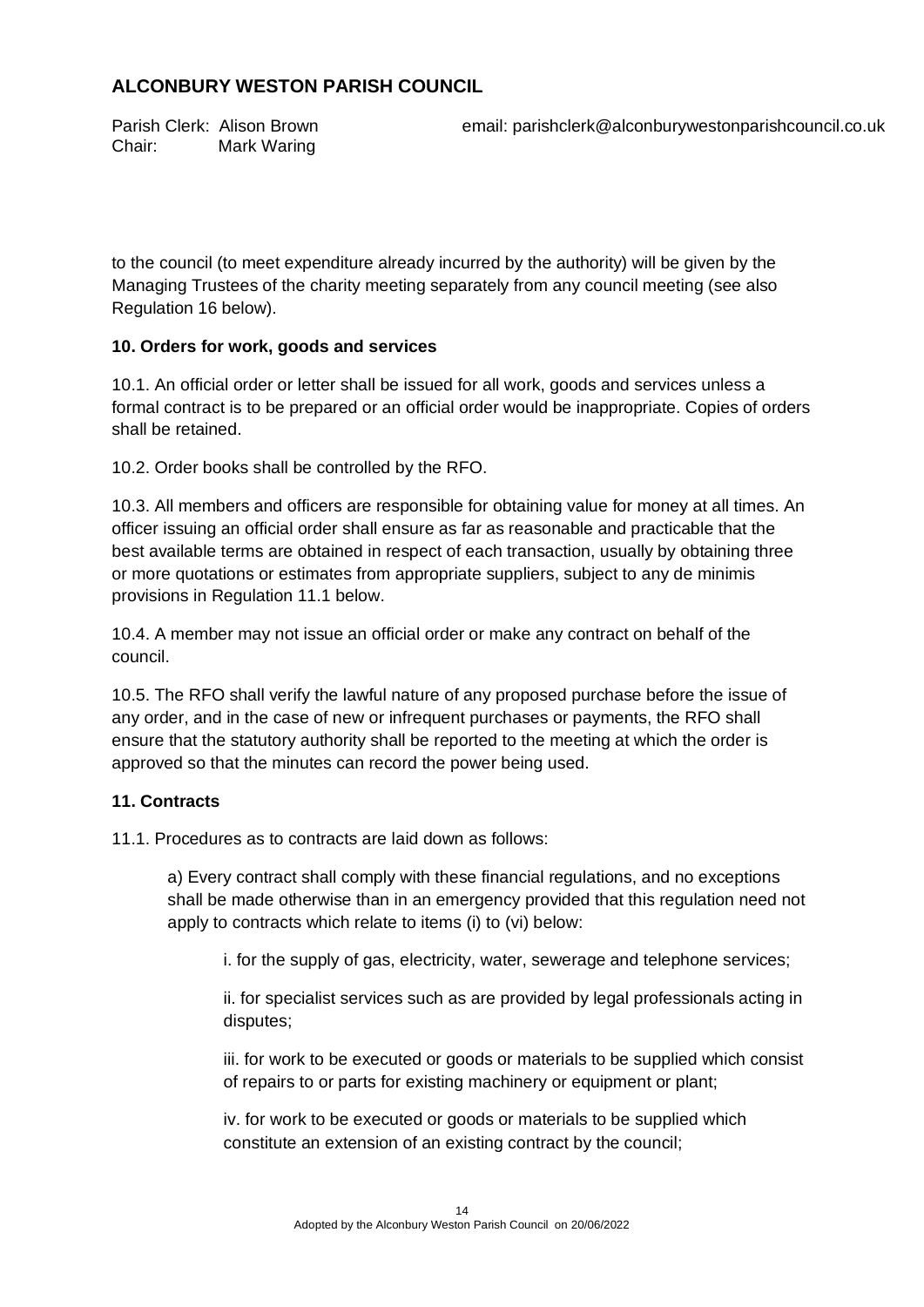Chair: Mark Waring

Parish Clerk: Alison Brown email: parishclerk@alconburywestonparishcouncil.co.uk

v. for additional audit work of the external auditor up to an estimated value of £500 (in excess of this sum the Clerk and RFO shall act after consultation with the Chairman and Vice Chairman of council); and

vi. for goods or materials proposed to be purchased which are proprietary articles and / or are only sold at a fixed price.

b) Where the council intends to procure or award a public supply contract, public service contract or public works contract as defined by The Public Contracts Regulations 2015 ("the Regulations") which is valued at £25,000 or more, the council shall comply with the relevant requirements of the Regulations<sup>2</sup>.

c) The full requirements of The Regulations, as applicable, shall be followed in respect of the tendering and award of a public supply contract, public service contract or public works contract which exceed thresholds in The Regulations set by the Public Contracts Directive 2014/24/EU (which may change from time to time)<sup>3</sup>.

d) When applications are made to waive financial regulations relating to contracts to enable a price to be negotiated without competition the reason shall be embodied in a recommendation to the council.

e) Such invitation to tender shall state the general nature of the intended contract and the Clerk shall obtain the necessary technical assistance to prepare a specification in appropriate cases. The invitation shall in addition state that tenders must be addressed to the Clerk in the ordinary course of post. Each tendering firm shall be supplied with a specifically marked envelope in which the tender is to be sealed and remain sealed until the prescribed date for opening tenders for that contract.

f) All sealed tenders shall be opened at the same time on the prescribed date by the Clerk in the presence of at least one member of council.

g) Any invitation to tender issued under this regulation shall be subject to Standing Orders 18, and shall refer to the terms of the Bribery Act 2010.

h) When it is to enter into a contract of less than £25,000 in value for the supply of goods or materials or for the execution of works or specialist services other than such goods, materials, works or specialist services as are excepted as set out in paragraph (a) the Clerk or RFO shall obtain 3 quotations (priced descriptions of the

<sup>&</sup>lt;sup>2</sup> The Regulations require councils to use the Contracts Finder website to advertise contract opportunities, set out the procedures to be followed in awarding new contracts and to publicise the award of new contracts

<sup>&</sup>lt;sup>3</sup> Thresholds currently applicable are:

a) For public supply and public service contracts 209,000 Euros (£181,302)

b) For public works contracts 5,225,000 Euros (£4,551,413)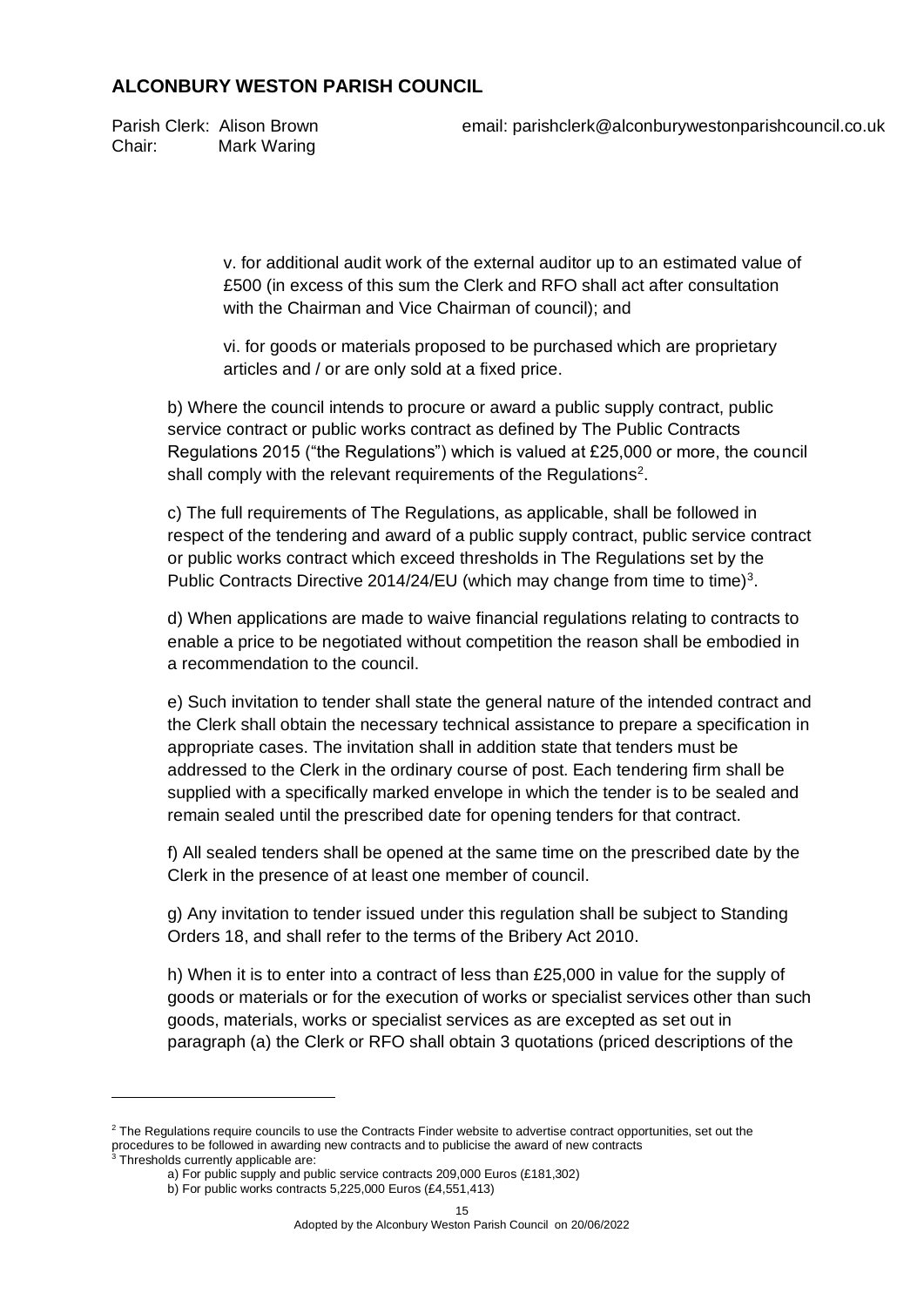Chair: Mark Waring

Parish Clerk: Alison Brown email: parishclerk@alconburywestonparishcouncil.co.uk

proposed supply); where the value is below £3,000 and above £100 the Clerk or RFO shall strive to obtain 3 estimates. Otherwise, Regulation 10.3 above shall apply.

i) The council shall not be obliged to accept the lowest or any tender, quote or estimate.

j) Should it occur that the council, or duly delegated committee, does not accept any tender, quote or estimate, the work is not allocated and the council requires further pricing, provided that the specification does not change, no person shall be permitted to submit a later tender, estimate or quote who was present when the original decision-making process was being undertaken.

### **12. Assets, properties and estates**

12.1. The Clerk shall make appropriate arrangements for the custody of all title deeds and Land Registry Certificates of properties held by the council. The RFO shall ensure a record is maintained of all properties held by the council, recording the location, extent, plan, reference, purchase details, nature of the interest, tenancies granted, rents payable and purpose for which held in accordance with Accounts and Audit Regulations.

12.2. No tangible moveable property shall be purchased or otherwise acquired, sold, leased or otherwise disposed of, without the authority of the council, together with any other consents required by law, save where the estimated value of any one item of tangible movable property does not exceed £250.

12.3. No real property (interests in land) shall be sold, leased or otherwise disposed of without the authority of the council, together with any other consents required by law. In each case a report in writing shall be provided to council in respect of valuation and surveyed condition of the property (including matters such as planning permissions and covenants) together with a proper business case (including an adequate level of consultation with the electorate).

12.4. No real property (interests in land) shall be purchased or acquired without the authority of the full council. In each case a report in writing shall be provided to council in respect of valuation and surveyed condition of the property (including matters such as planning permissions and covenants) together with a proper business case (including an adequate level of consultation with the electorate).

12.5. Subject only to the limit set in Regulation 14.2 above, no tangible moveable property shall be purchased or acquired without the authority of the full council. In each case a report in writing shall be provided to council with a full business case.

12.6. The RFO shall ensure that an appropriate and accurate Register of Assets and Investments is kept up to date. The continued existence of tangible assets shown in the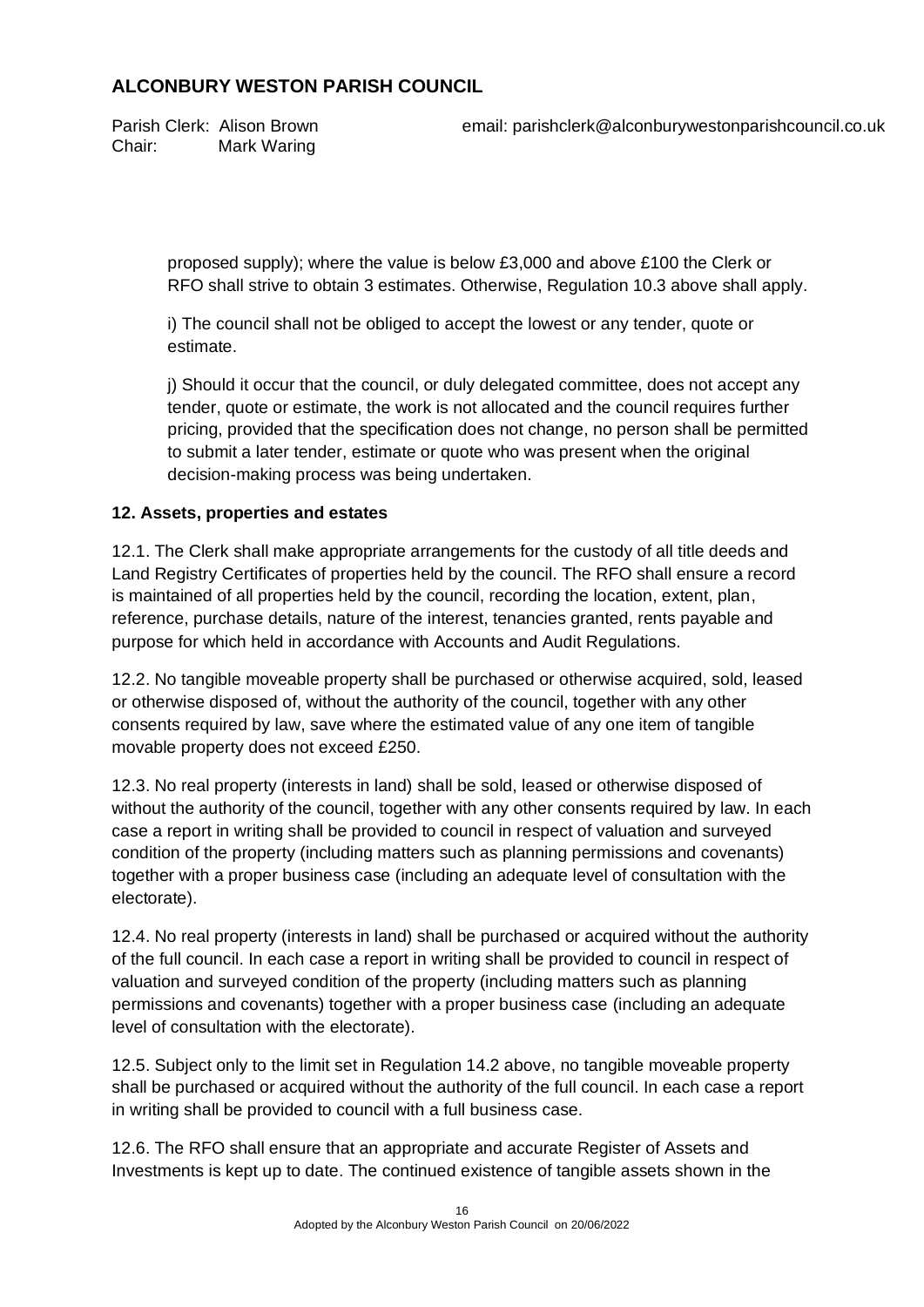Chair: Mark Waring

Parish Clerk: Alison Brown email: parishclerk@alconburywestonparishcouncil.co.uk

Register shall be verified at least annually, possibly in conjunction with a health and safety inspection of assets.

## **13. Insurance**

13.1. Following the annual risk assessment (per Regulation 17), the RFO shall effect all insurances and negotiate all claims on the council's insurers.

13.2. The Clerk shall give prompt notification to the Chair of all new risks, properties or vehicles which require to be insured and of any alterations affecting existing insurances.

13.3. The RFO shall keep a record of all insurances effected by the council and the property and risks covered thereby and annually review it.

13.4. The RFO shall be notified of any loss liability or damage or of any event likely to lead to a claim, and shall report these to council at the next available meeting.

13.5. All appropriate members and employees of the council shall be included in a suitable form of security or fidelity guarantee insurance which shall cover the maximum risk exposure as determined annually by the council, or duly delegated committee.

### **14. Risk management**

14.1. The council is responsible for putting in place arrangements for the management of risk. The Clerk [with the Chair] shall prepare, for approval by the council, risk management policy statements in respect of all activities of the council. Risk policy statements and consequential risk management arrangements shall be reviewed by the council at least annually.

14.2. When considering any new activity, the Clerk [with the Chair] shall prepare a draft risk assessment including risk management proposals for consideration and adoption by the council.

## **15. Suspension and revision of Financial Regulations**

15.1. It shall be the duty of the council to review the Financial Regulations of the council from time to time. The Clerk shall make arrangements to monitor changes in legislation or proper practices and shall advise the council of any requirement for a consequential amendment to these Financial Regulations.

15.2. The council may, by resolution of the council duly notified prior to the relevant meeting of council, suspend any part of these Financial Regulations provided that reasons for the suspension are recorded and that an assessment of the risks arising has been drawn up and presented in advance to all members of council.